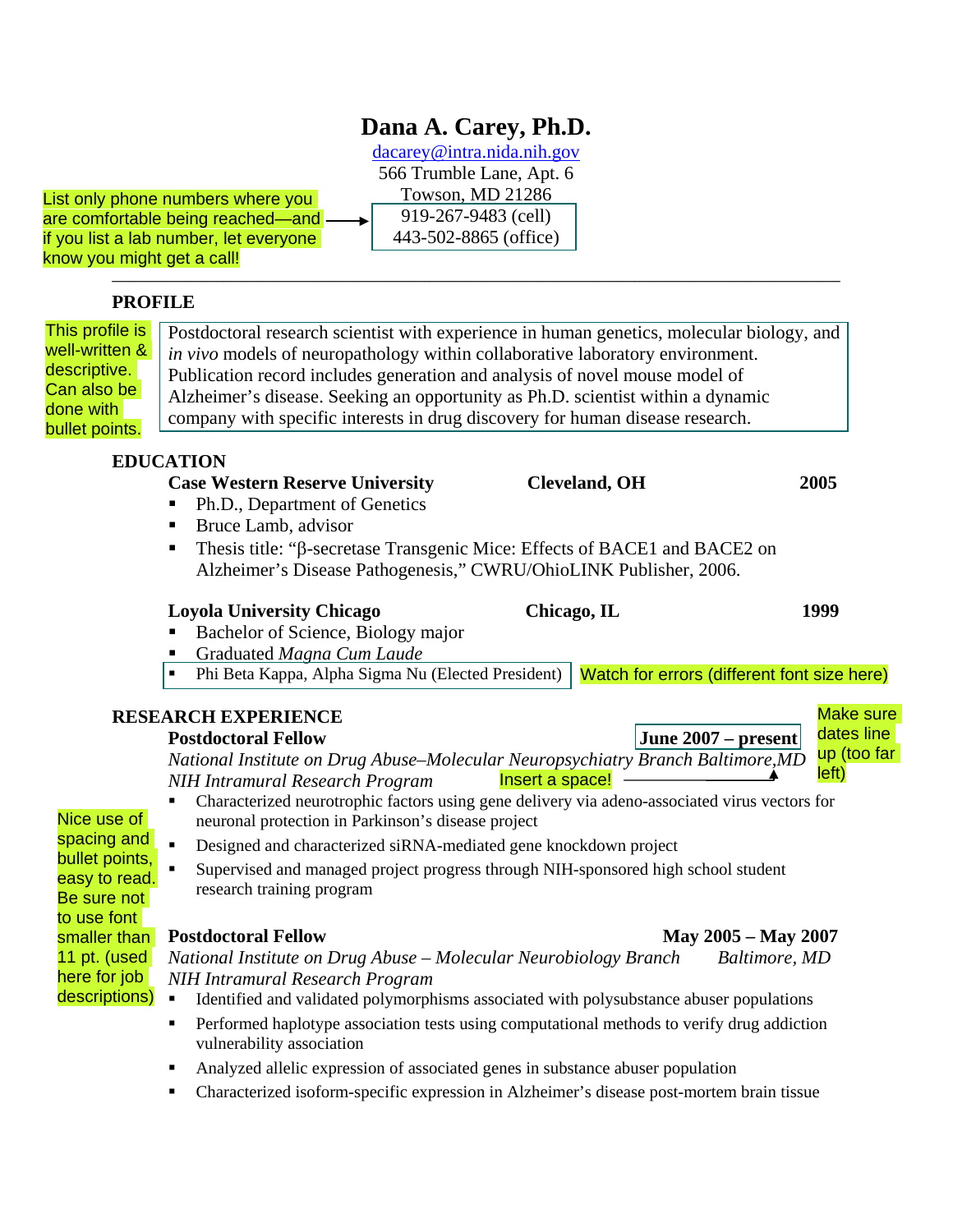|                                                                                                                                                            | Department of Genetics Ph.D. Graduate Program                                                                                                                                                                                                                                                                                                                                                                                                                                                                                                                                                                                                             | <b>August 1999-March 2005</b>                                                                                 |  |
|------------------------------------------------------------------------------------------------------------------------------------------------------------|-----------------------------------------------------------------------------------------------------------------------------------------------------------------------------------------------------------------------------------------------------------------------------------------------------------------------------------------------------------------------------------------------------------------------------------------------------------------------------------------------------------------------------------------------------------------------------------------------------------------------------------------------------------|---------------------------------------------------------------------------------------------------------------|--|
| <b>Watch for</b><br>errors!<br>(different<br>font used<br>here)                                                                                            | Case Western Reserve U. - School of Medicine<br>Generated and managed genomic-based $\beta$ -secretase transgenic mouse lines<br>Analyzed protein processing products in transgenic mice using biochemical methods<br>Coordinated the analysis of neuropathological phenotypes<br>Trained and supervised undergraduate/graduate students to cover various branches of<br>research directives<br><b>Howard Hughes Undergraduate Research Fellow</b><br>University of Iowa - Advisor: Pamela Lee, Ph.D.<br>Identified and characterized plasmids for sub-cloning project using Drosophila melanogaster<br>"insulator" sequences                             | Cleveland, OH<br>No need<br>to list<br>same<br>year<br>twice<br><b>June 1998-August 1998</b><br>Iowa City, IA |  |
|                                                                                                                                                            | Tutored high school students as part of Biology for High School Students summer tutoring<br>program                                                                                                                                                                                                                                                                                                                                                                                                                                                                                                                                                       | City and state are helpful (as listed here)<br>but street and zip are unnecessary                             |  |
| <b>SKILLS</b>                                                                                                                                              |                                                                                                                                                                                                                                                                                                                                                                                                                                                                                                                                                                                                                                                           |                                                                                                               |  |
| <b>Excellent!</b> -<br><b>Employers</b><br>look for this,<br>so list every<br>technique<br>you know.<br><b>Main heading</b><br>could also<br>be "Technical | Laboratory Skills:<br><i>In vitro</i> cell culture for maintenance of cell lines and assay analysis, immunocytochemistry<br>٠<br>In vivo methods including animal rearing and surgeries, stereotaxic injections,<br>immunohistochemistry, microscopy analysis<br>Biochemical methods including Western blots, ELISAs, and RNA expression assays<br>٠<br>Molecular biology methods such as sub-cloning, PCR amplification, large-scale bacterial<br>$\blacksquare$<br>preps, Southern blotting, and plasmid characterization<br>٠<br>SNP and microsatellite marker genotyping techniques including allele detection by<br>Sequenom, SNaPshot, and Genescan |                                                                                                               |  |
| Skills" (or<br>"Laboratory<br>Skills," if only<br>one skill set<br>is highlighted)                                                                         | Haplotype association programs including Haplotyper, PHASE and linkage disequilibrium<br>Molecular biology mapping tools: DS Gene, Vector NTI, MacVector, Sequencher<br>Statistical/imaging software: GraphPad Prism, ImagePro Plus, Qcapture imaging<br>General software: Adobe Photoshop; Unix; Filemaker Pro; Microsoft Office                                                                                                                                                                                                                                                                                                                         |                                                                                                               |  |
| <b>AWARDS</b>                                                                                                                                              |                                                                                                                                                                                                                                                                                                                                                                                                                                                                                                                                                                                                                                                           |                                                                                                               |  |
| More details                                                                                                                                               | <b>Fellows Award for Research Excellence Competition</b>                                                                                                                                                                                                                                                                                                                                                                                                                                                                                                                                                                                                  | 2007                                                                                                          |  |
| would be<br>helpful (Place?                                                                                                                                | 2001-2004<br>NIH Cell & Molecular Biology Training Grant – competitive slot                                                                                                                                                                                                                                                                                                                                                                                                                                                                                                                                                                               |                                                                                                               |  |
| Number of<br>applicants?)                                                                                                                                  | <b>Outstanding Performance, Graduate Student Symposium Poster Competition</b>                                                                                                                                                                                                                                                                                                                                                                                                                                                                                                                                                                             | 2003                                                                                                          |  |
|                                                                                                                                                            | PROFESSIONAL SERVICE                                                                                                                                                                                                                                                                                                                                                                                                                                                                                                                                                                                                                                      |                                                                                                               |  |
| Watch case<br>(uppercase                                                                                                                                   | Cell & Molecular Biology Training Grant Seminar Series<br>Organized, Planned, Scheduled Guest Speakers for year-long series                                                                                                                                                                                                                                                                                                                                                                                                                                                                                                                               | 2002-2003<br>Case Western ReserveU.                                                                           |  |
| fine for 1st<br>letter, all rest<br>lower case)                                                                                                            | Cell & Molecular Biology Training Grant Student Symposium<br>Planned, organized and coordinated research symposium                                                                                                                                                                                                                                                                                                                                                                                                                                                                                                                                        | 2001<br>Case Western ReserveU.                                                                                |  |
|                                                                                                                                                            | Using bullets for job descriptions here would make it easier to find information                                                                                                                                                                                                                                                                                                                                                                                                                                                                                                                                                                          | <b>Insert spaces</b>                                                                                          |  |

and to read. Great demonstration of leadership, organizational, and teamwork skills.